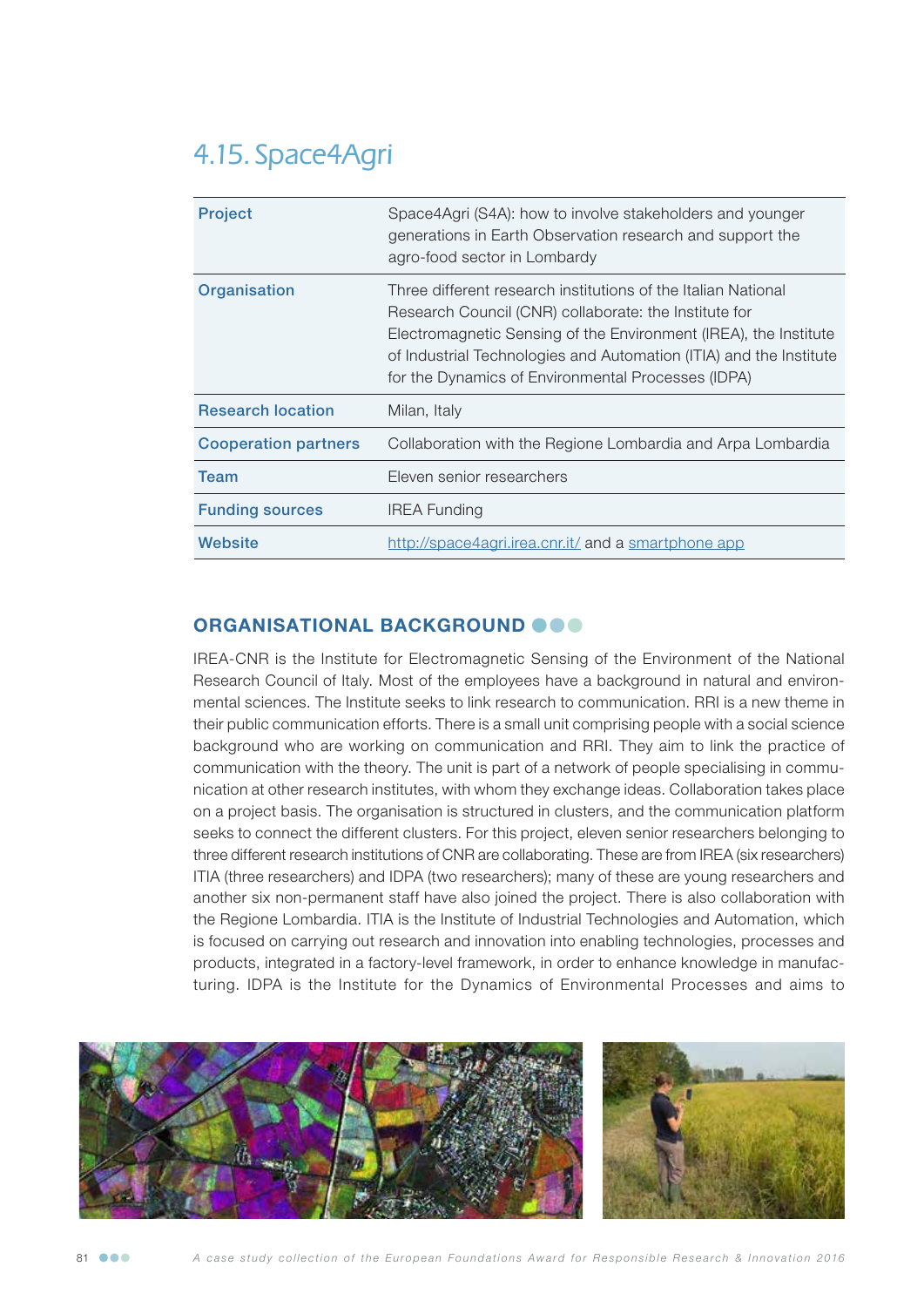understand the "global change" of the environment and climate, on different spatial scales, its effects on the area, its evolution over time and the possible "remedies" and the influence of human behaviour. The Regione Lombardia is involved in helping further implementation among the agro-livestock in the Po Valley in Italy.

#### **FUNDING @@@**

The main research activities were planned within the framework of the S4A work package for which a specific budget was addressed; the activities with schools had no budget and were a bottom-up initiative within the S4A project with an experimental approach.

#### PROBLEM BEING ADDRESSED **@@@**

S4A aims to find solutions to some of Lombardy's specific needs:

- to get reliable and updated information on the agricultural system of Lombardy, such as crop mapping and monitoring of plant phenological stages, anomalies or stresses (diseases, water);
- to share such knowledge with all the actors in the agro-food chain in order to manage critical situations;
- to integrate different types of data (field, satellite observations, weather, information collected by volunteers) and make them easily accessible to public and private end-users through an interoperable spatial data infrastructure;
- to promote adoption of smart technologies and sustainable management tools by regional agricultural enterprises.

These aims required robust interaction with stakeholders and scientists. Another aim of S4A was to get younger generations interested in scientific research and promote innovation in Lombardy through educational activities involving students and professionals.

#### RESEARCH DESIGN AND SOLUTION OOO

S4A uses aerospace technologies, such as satellites and drones, and ICT technologies, to help local authorities and farmers monitor and manage the agro-food sector better. S4A refers to Lombardy, the premier Italian Region for agriculture, with more than 80,000 farmers who are responsible for a large proportion of Italy's agricultural land and produce 42% of Italian rice and milk. A sub-set of these farms are involved in the Space4Agri study: their cultivation is being monitored by CNR-IREA researchers for scientific purposes and specific field measurements have been regularly taking place in the area for many years. The project adopts a multidisciplinary approach in which scientists engage with a wide range of stakeholders and sections of the public in an R&I process using satellite images, maps, drones and smart technologies.

The project is organised into three areas: Space, Aero and In-Situ ICT. Space focuses on the development of methodologies using satellite and in-situ data for mapping of crops, monitoring of their state of development and identification of possible states of stress. A series of optical and radar satellites were used to achieve this. In Aero, the DroneAGE prototype software was developed. For In-Situ ICT, the team created an interoperable spatial data infrastructure consisting of a geo-catalogue for research data and a geo-portal for viewing, return and customised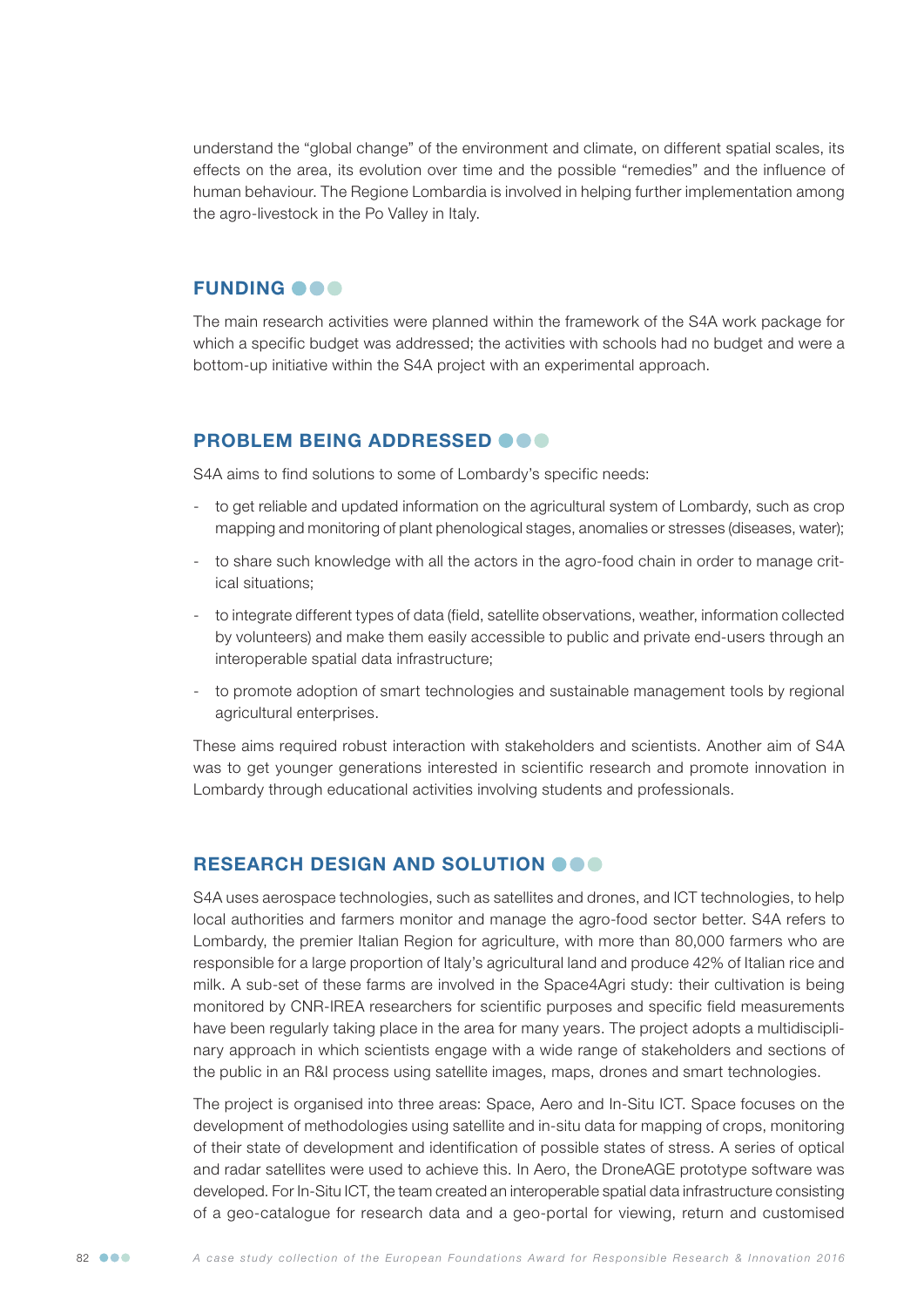

analysis of data and products (images, maps, time series of indicators) of interest to agricultural sector stakeholders (farmers and regional operators). The infrastructure is completed by [Smart](https://play.google.com/store/apps/details?id=cnr.space4agri.app&hl=it)) [App S4A](https://play.google.com/store/apps/details?id=cnr.space4agri.app&hl=it)), available for free in the Google Play marketplace, which was developed for "smart" data collection in situ. The project was piloted during the summer cropping seasons in 2014 and 2015, in collaboration with three farms "District Lands of Lomellina" and regional operators of ARPA (Agenzia Regionale per la Protezione dell'Ambiente) and DG-Agriculture.

### GRAND CHALLENGE BEING ADDRESSED @@@

The agricultural sector is facing increasingly serious challenges due to continuing pressure from the global demand for food, and to the increase of price competition connected with the globalisation of markets and price volatility.

To meet the demand for food, the production of major cereals (maize, rice, wheat, soybeans) is expected to grow by 60% in 2050. In addition to its primary function of producing food, agriculture has further important roles: to protect the environment and the territory; to preserve biodiversity; to manage sustainable utilisation of resources and to contribute to the socio-economic survival of rural areas. The interest in sustainable agriculture combined with production output has received increasing attention from various stakeholders throughout society. The challenge is to combine the various viewpoints into a useful opportunity to understand the main challenges affecting society and the way in which science and technology can contribute towards answering them.

#### RESPONSIBLE RESEARCH AND INNOVATION  $\bullet \bullet \bullet$

The research team has collected requirements from multiple stakeholders. S4A adopted an inclusive approach from the beginning of the project, involving farmers, agro-food entrepreneurs, agronomists, consultants and local authorities, making them co-design a part of the research and evaluate the main products. This procedure improved the project's socio-economic, environmental and technological impacts in terms of sustainability and acceptance.

The S4A engagement process also included science education activities that got schools and researchers involved in participative workshops during which they looked in depth at research questions such as: Can Earth Observation services support agriculture monitoring? How can a smart App be useful in an R&I project? How to prevent crop damage using modern research and technology? Students also implemented small research tasks encouraging a new form of science co-production involving Research and School. The researchers first identified the main target users and explored their "external needs". Thanks to the information provided by the respondents, a second round of more in-depth interviews was then conducted and further (new) beneficiaries were identified.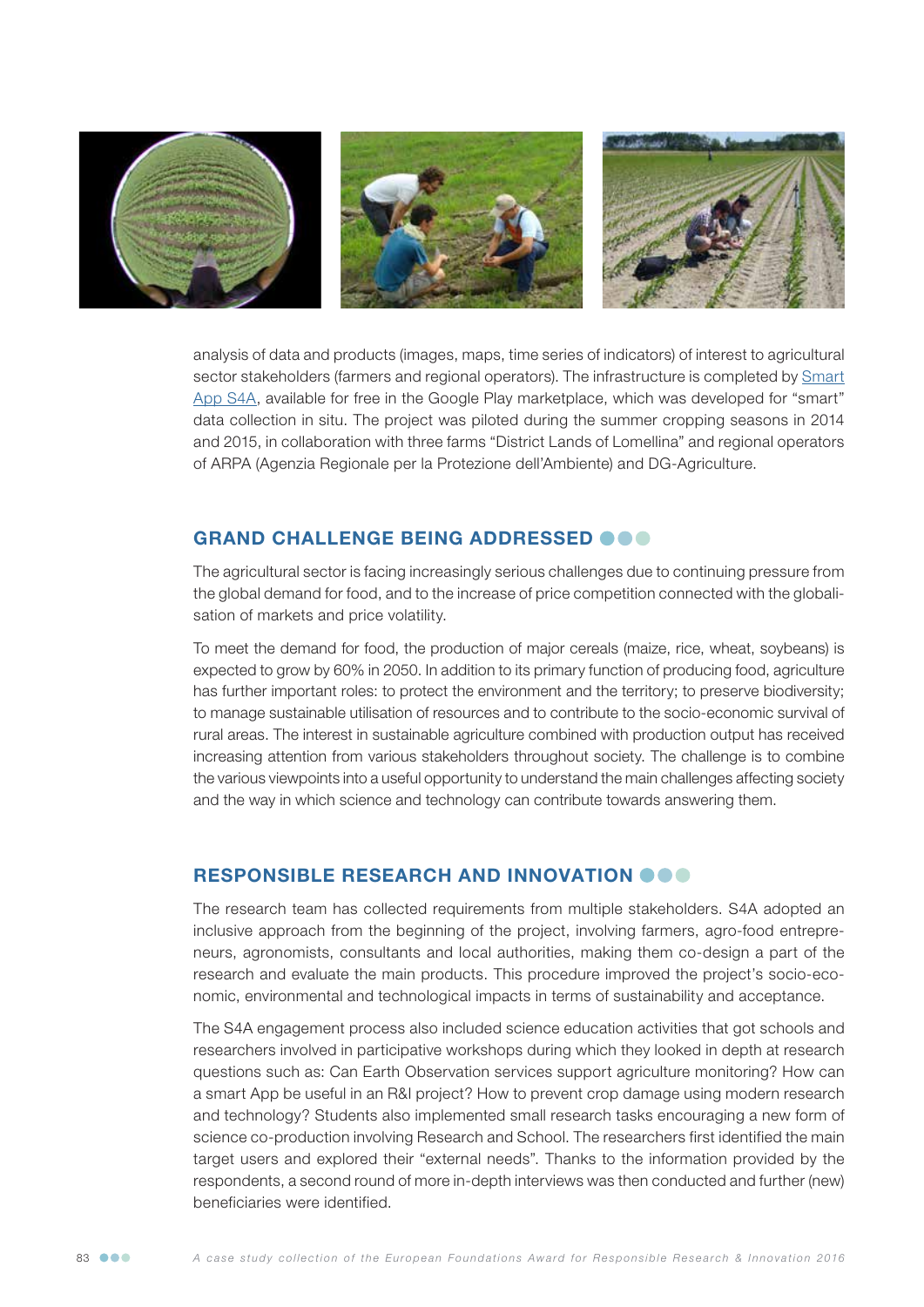These two rounds of interviews gave the S4A researchers the chance to collect useful elements: the three domains of the Project reconstructed the state of the art based on their work, researchers gathered information on users' requirements and planned a co-designed workflow to meet the needs of the different stakeholders as far as possible.

During the research cycle, a second category of needs referred to as "internal", emerged and information on these was collected. These requirements emerging from mutual interactions between the three scientific domains revealed interesting issues relating to communication within and outside the scientific community and the perception of project co-design by all partners.

Experimentation took place on activities appealing to the younger generation through the proposal Researchers go to School (RgS): for two years 160 Lombardy high school students and ten teachers followed S4A (its steps, subjects, tools, activities) through participative workshops. Every school, depending on its specific area of study and interests, addressed one of the thematic areas of the project. This created an opportunity for researchers to be open to the general public and experience new languages: the whole proposal brought together students, farmers and researchers' points of view. The different perspectives on science, agriculture and innovation enriched the research procedures. In the months that followed, volunteer farmers and students were selected, trained and involved in collecting field data using the S4A smart App. In particular, they involved three secondary schools in technical and agricultural aspects through a series of meetings and lectures and through active participation by students in field testing the App S4A during the 2015 season. Further follow-up is through other IREA projects and a new H2020 proposal.

The methodology followed an iterative approach and involved many interactions and feedback sessions among partners and external beneficiaries. The tools of qualitative analysis in social research were used: in-depth interviews, supported by semi-structured questions with open answers, which were processed in interpretative grids. Communication to the stakeholder groups was directly through interaction with the stakeholders involved in the research and to a wider audience mainly via the S4A [website.](http://space4agri.irea.cnr.it/it) This provides open access to publications, services (app and geoportal), resources and a network. This platform was created to engage in simple, transparent communication to all stakeholders describing the research process, its activities, tools and objectives and it was updated over the course of the project. The aim was not to merely give an account of the products and results but also to describe the ongoing research activities and field campaigns. The information presented on the project's website has also been complemented with: a calendar of project events and outreach activities such as open days, workshops, demonstrations; regular bimonthly newsletters; presentations, workshops, and speeches given by the researchers and finally multimedia materials (photographs, audio, video) concerning the research events or products. Specifically the S4A researchers produced a [video manual](https://www.youtube.com/watch?v=M3GYIsQAUWc&feature=youtu.be) that introduces the S4A smart App and explains its functionalities; it was shown to students and to the general public at conferences, events and demonstrations.